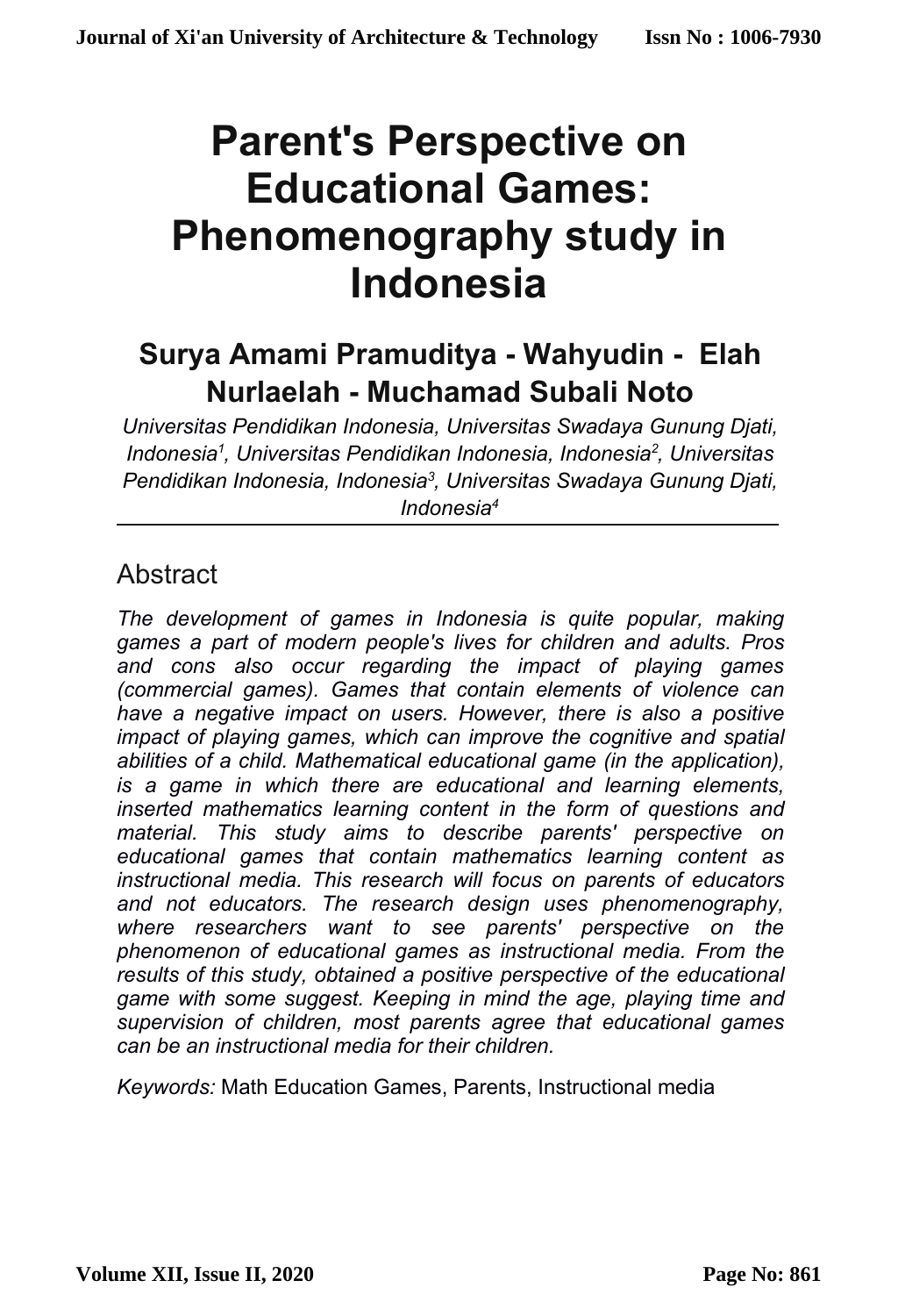# 1. Introduction

The development of games in Indonesia is quite popular, making games become a part of modern people's lives for small children and adults and since 2011, game users have reached 6.5 million people (Martono, 2011; Pramuditya, 2017). A number of studies indicate that electronic games are now a routine part of normal childhood and adolescence (Roberts, Foehr, & Rideout, 2005; Olson et al., 2007; Ito et al., 2008; Lenhart et al., 2008; Greenberg, 2008). Application games made with animation techniques (Pramuditya, 2017).

Pros and cons also occur regarding the impact of playing games. Commercial games are game applications that do not contain learning content in the game. Significant effects of video game play are found in short-term and long-term contexts, and across a wide range of domains (Anderson, 2012). Some parents give a negative perspective to the game, whereas not all games have a negative impact (Ferguson, 2007; De Lisi 2002; Henry, 2013). Games that contain elements of violence can have a negative impact on users (Ferguson, 2007; Haryadi, 2016), harmful effects of fast-paced games on cognitive control (Bailey, 2010), and the phenomenon of video game addiction (Gentile et al., 2011). However, there is also a positive impact of playing games, which can improve a child's cognitive and spatial abilities (De Lisi 2002; Green & Bavelier, 2007; Ferguson, 2007). Then Lynch (2016) says that learning through play can be a good habit for teachers and students in the classroom. Digital games have potential as a learning environment because they are a form of play that motivates learners through entertainment elements (Park, 2012). Digital games has various activity for learning by doing that include competitive, rules, challenge, goals, curiosity, feedback, interaction, interest, fantasy (Prensky, 2001; Kirriemur, 2003; Dickey, 2005; Baek, 2008), motivation (Squire, 2003; Gros, 2007; Asgari, 2008), flow (Chen, 2007), control, and narrative (Dempsey, 1996; Prensky, 2001; Garris, 2002; Kim, 2009). Henry (2013) wisely said that what parents and educators have to do is to respond to and use games to maximize positive impacts and minimize their negative impacts on children's progress.

To solve negative effects of the game, Pramuditya (2017) created a mathematics education game (in the application), which is a game in which there are educational and learning elements and inserted mathematical learning content in the form of questions and material. In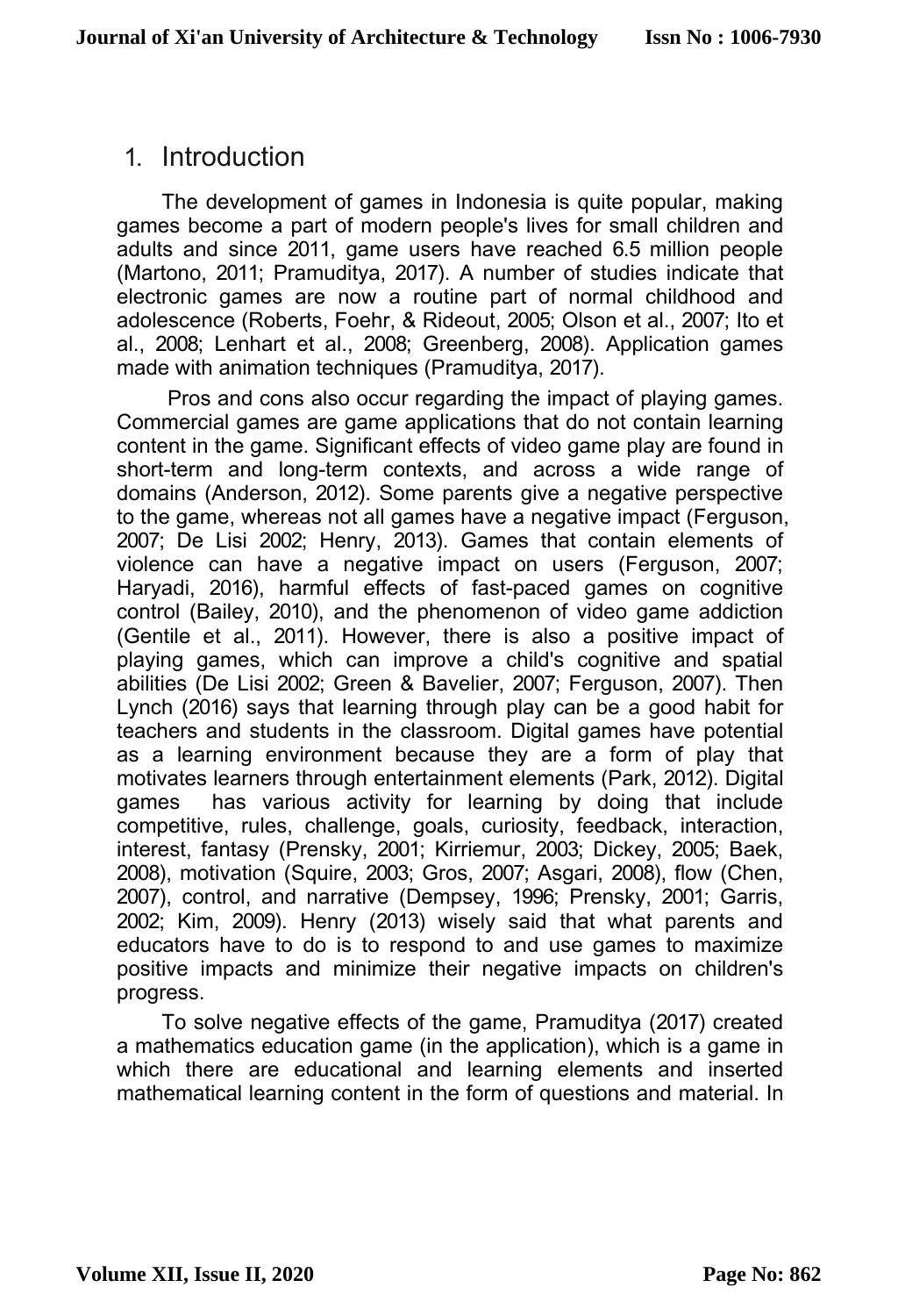his research, (Feriatna, 2017; Pramuditya, 2017; Rusadi, 2017; Pramuditya, 2018) mathematics education games can also provide positive edutainment for students, namely playing and learning at once. Some educator validators such as teachers and lecturers have validated this educational game product (Feriatna, 2017; Pramuditya, 2017; Rusadi, 2017; Pramuditya, 2018), but there has been no validation from parents on educational games. Therefore, this study wants to find parents' perspective on educational games as instructional media.

Especially, this study aims to describe parents' perspective on educational games that contain mathematics learning content as instructional media. This research will focus on parents of educators and not educators. Educator parents are parents who work as educators in educational institutions, such as teachers, lecturers, and others whereas non-educator parents are parents, who work outside educational institutions. The parents will be asked for their opinions*/*perspective regarding the phenomenon of educational games as instructional media.

# 2. Method

The research method using qualitative paradigm with phenomenography design, where researchers want to see parents' perspective on the phenomenon of educational games as instructional media.





According to Feldon and Grehl (2018), phenomenography is a paradigm that emphasizes personal conception as a construct needed to understand the relationship between physical events (phenomena) experienced by a person (research subject) and personal meanings derived from their experiences. In this sense, phenomena are situations or facts that one observes and is the object of perception. In other words, the phenomenon observed in this study is an educational game as an instructional media. The relationship between the phenomenon of educational games as instructional media that is seen by parents is the object observed in this study. According to Akerlind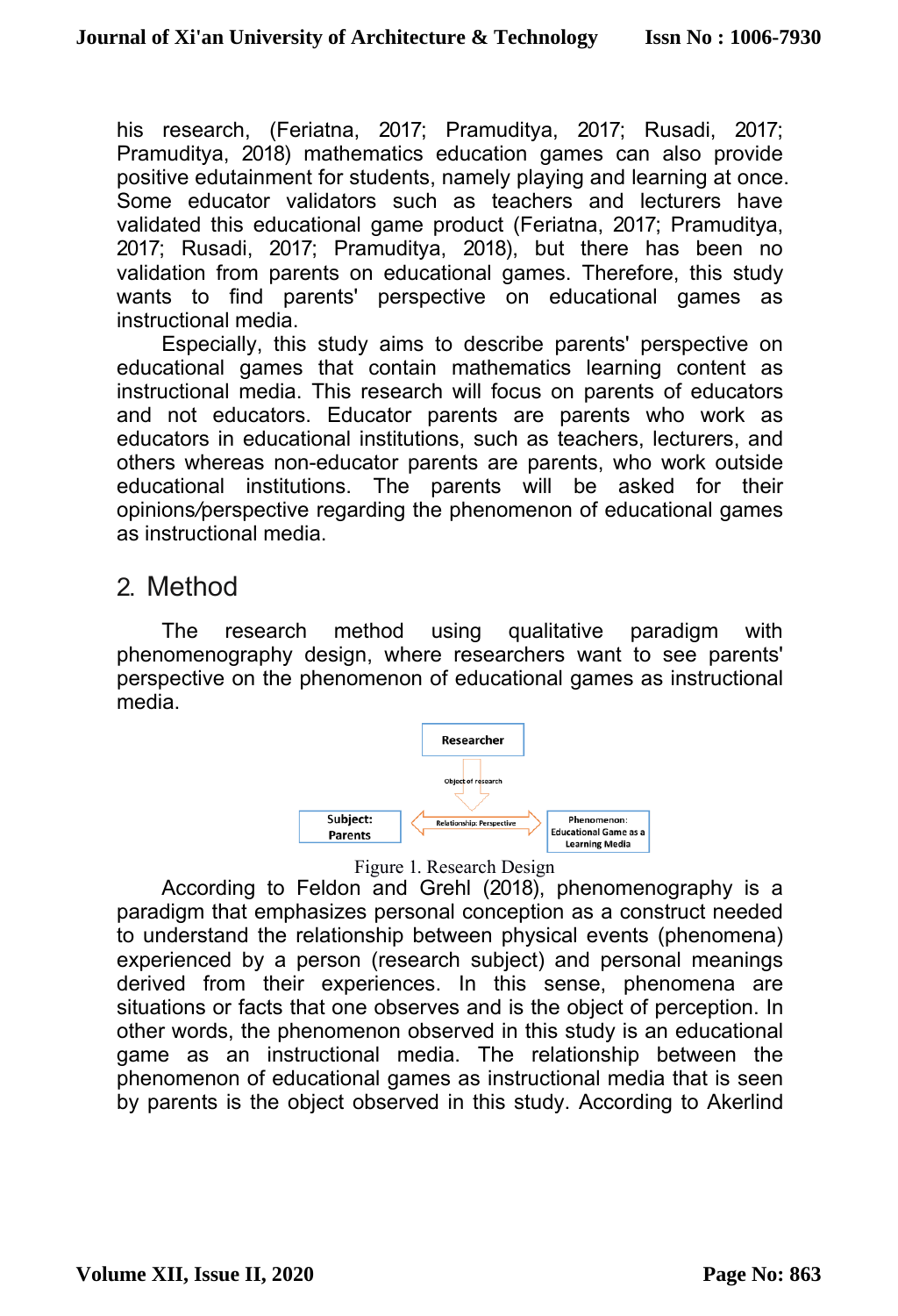(Bowden, 2005), the steps that must be taken in conducting phenomenography research are:

- a) Select interview respondents
- b) Design interview questions
- c) Develop interview questions
- d) Conduct interviews
- e) Conduct analysis
	- 1) Search for keyword problems
	- 2) Determine the categories from the description
	- 3) Determine relationships between categories

The analysis used uses a phenomenography design, that is, the object of the study is to see the relationship (perspective) between the research subject (parents) and the phenomenon that occurs (the impact of the game). The results of interviews both offline and online is a description of parents' responses to commercial games and educational games made in transcripts of interviews. This transcript is then processed into open coding, axial coding and selective coding (Creswell, 2010).

Interview questions are based on the objectives and research questions. The focus of the question is the job of parents, the age of parents, the age of the oldest child, children playing commercial games, parents' concerns, the definition of games, learning content games, educational games as instructional media. Parent's job question want to find information on whether there are differences of perspective, between parents of educators and non-educators. Age of parents and the age of the oldest child provides information that the results of the answers will be better obtained from a longer experience. While other questions, refer to the purpose of the study. The design of the interview can be seen in table 1.

| Number of<br>Question | <b>Problems</b>                                 |  |  |  |  |  |  |
|-----------------------|-------------------------------------------------|--|--|--|--|--|--|
|                       | Opinions of children playing games              |  |  |  |  |  |  |
|                       | Concern for parents when children play<br>games |  |  |  |  |  |  |
| 3                     | Definition of games according to parents        |  |  |  |  |  |  |
| 4                     | The opinion of parents when the game            |  |  |  |  |  |  |
|                       | contains learning content                       |  |  |  |  |  |  |
| 5                     | The opinion of parents when the<br>qame         |  |  |  |  |  |  |

Table 1. Problem Questions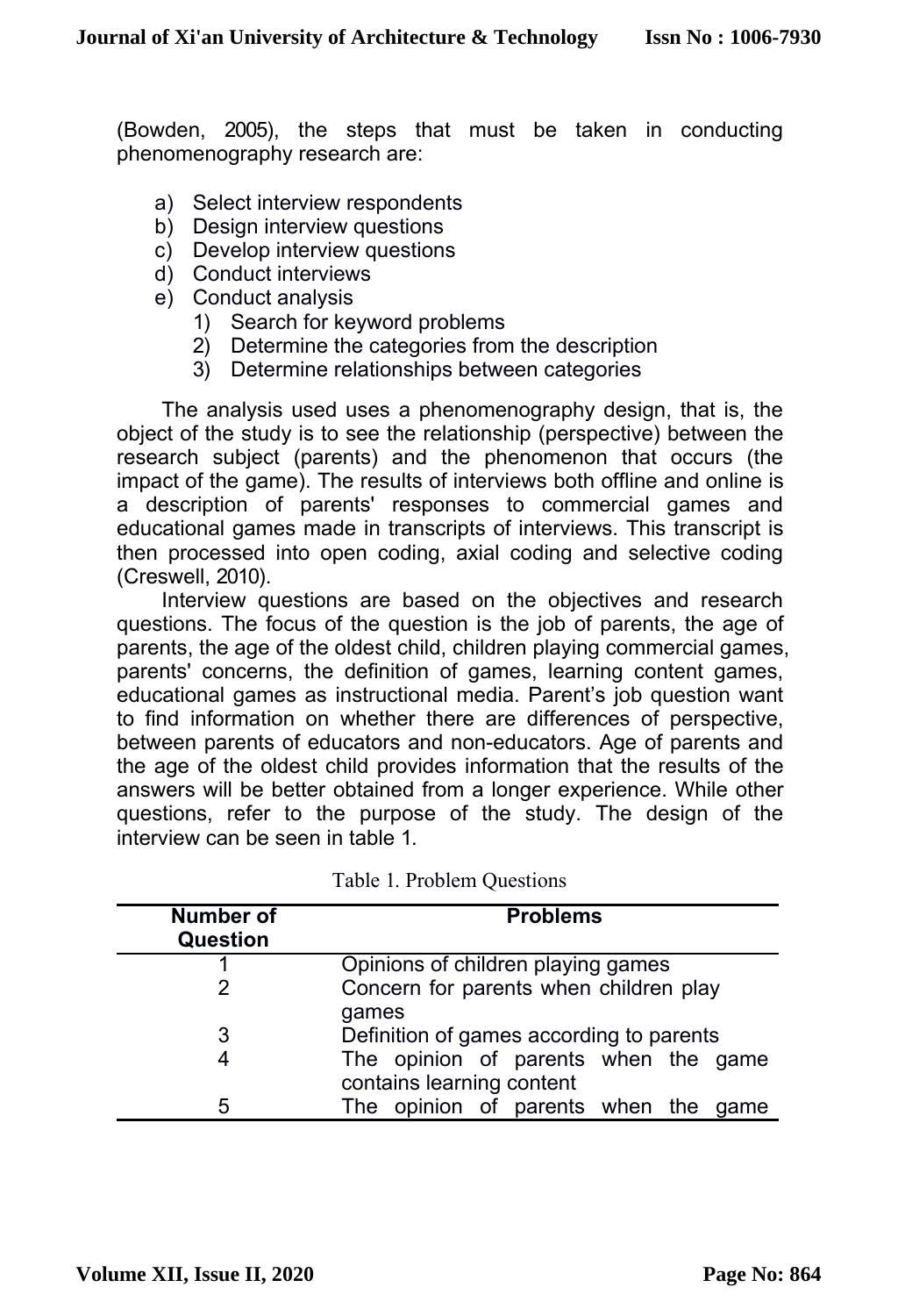| Number of<br>Question | <b>Problems</b>                |  |
|-----------------------|--------------------------------|--|
|                       | becomes an instructional media |  |

### 3. Results

Online and offline interviews are held for two weeks. For offline interviews, two parents were selected who work as bank employees and private employees (non-educators) and two parents who work as lecturers (educators). While for online interviews, 50 volunteer respondents were obtained to fill in the open questions raised. Only one respondent was found who gave a confusion of answers, namely about age. The majority of other respondents answered according to questions and understanding questions, and the depth of answers was no different from offline interviews. For example, the question "How do you think about games?"; both respondents offline and online often answer "Yes, good" or "I do not agree." Of course, during an offline interview, the researcher can continue the next question, such as, "What is the definition of good for you?". So, the answers are even more open. However, what about respondents online? Researchers create a system where questions must be answered at least 20 words. So, online answers also avoid the answers "Yes, good" or "I do not agree". Krantz and Dalal (Birnbaum, 2000) say interviews conducted online are valid as long as the instruments made meet two criteria, namely the identity of the respondent and open questions. Information on the age of respondents is presented in table 2.

| Table 2. Age Information of Online Respondents |      |                            |  |  |  |  |
|------------------------------------------------|------|----------------------------|--|--|--|--|
| Age of                                         | Tota | Age of oldest child (year) |  |  |  |  |
| <b>Respondents</b>                             |      |                            |  |  |  |  |
| (years)                                        |      |                            |  |  |  |  |
| <20                                            |      |                            |  |  |  |  |
| $20 - 30$                                      | 14   | $0 - 7$                    |  |  |  |  |
| $31 - 40$                                      | 32   | $0 - 17$                   |  |  |  |  |
| >40                                            |      | 10 dan 13                  |  |  |  |  |

Number of respondents who work as educators and non-educators is presented in table 3.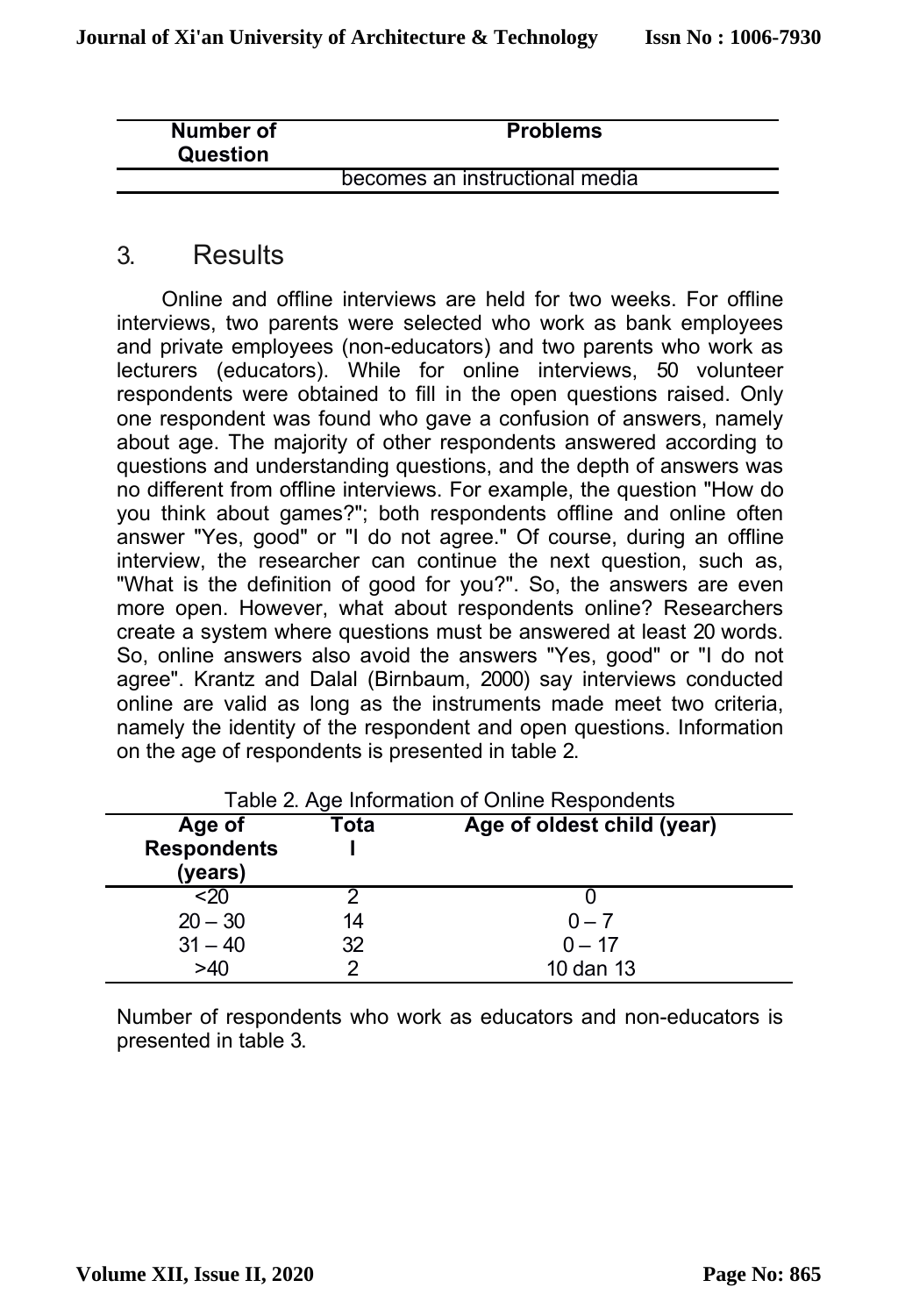|        | Table 3. Online Respondent Job |  |
|--------|--------------------------------|--|
| Job    | <b>Total</b>                   |  |
| Educat | 27                             |  |
| or     |                                |  |
| Non-   | 23                             |  |
| Educat |                                |  |
| or     |                                |  |

The data obtained by offline and online interviews are then made into interview transcripts. All transcript data then processed assisted by QSDA software to search for keywords and categories (Bowden, 2005).

#### **1) Keyword Problems**

All interview transcript documents are entered into QSDA software, which is then made an interview node. The interview node will be divided into six interview question nodes. Then each node is searched for words that often appear. These words will be keywords. The keywords in each question are nouns, traits or work that often appear in the answers to research questions.

|         | Table 4. Keyword Problems                                    |  |  |  |  |  |
|---------|--------------------------------------------------------------|--|--|--|--|--|
| Questio | <b>Keyword</b>                                               |  |  |  |  |  |
| n       |                                                              |  |  |  |  |  |
| 1       | Appears 55-92 times: game, child, play, application,         |  |  |  |  |  |
|         | video                                                        |  |  |  |  |  |
|         | Appears 10-35 times: No, time, good, can                     |  |  |  |  |  |
|         | Appears 2-9 times: may, problems, be restricted, agree,      |  |  |  |  |  |
|         | hours, provided, education, generation, lack, during,        |  |  |  |  |  |
|         | study, content, forget, make, negative, entertainment,       |  |  |  |  |  |
|         | health, dependence, lazy, technology, controlled,            |  |  |  |  |  |
|         | addicted, his age                                            |  |  |  |  |  |
| 2       | Appears 10-20 times: Forgot, time, eyes, addiction,          |  |  |  |  |  |
|         | study, health.                                               |  |  |  |  |  |
|         | Appears 2-8 times: lazy, destructive, radiation, activity,   |  |  |  |  |  |
|         | focus, disturbing, motoric, social, neglect, brain, worship, |  |  |  |  |  |
|         | violence, dependence, concentration, eating, weakening,      |  |  |  |  |  |
|         | seeing, decreasing, obesity, development, damage,            |  |  |  |  |  |
|         | prayer, socialization                                        |  |  |  |  |  |
| 3       | Appears 51 times: game                                       |  |  |  |  |  |
|         | Appears nine times: application                              |  |  |  |  |  |
|         | Appears 2-7 times: played, electronic, entertainment,        |  |  |  |  |  |
|         | online, media, entertaining, happy, traditional, level,      |  |  |  |  |  |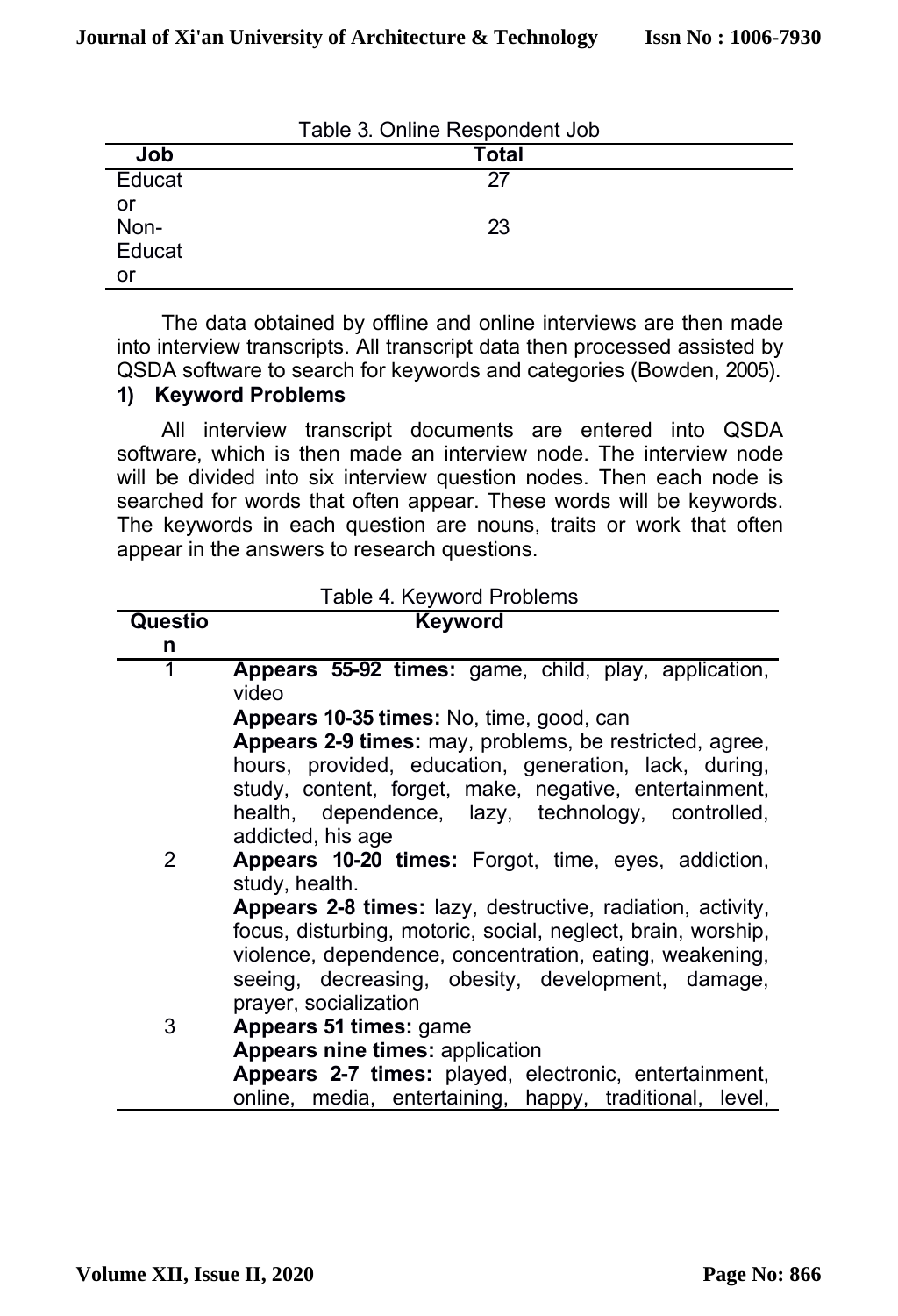|   | refreshing, playing, interesting, fun, technology,       |
|---|----------------------------------------------------------|
|   | audiovisual, real, aiming, addictive, computer, winning, |
|   | curious, positive, negative.                             |
| 4 | Appears 70 and 59 times: learning, content               |
|   | Appears 3-33 times: Learning, good, education, very,     |
|   | not, agreeing, more, good, positive, long, alternative,  |
|   | bored, honed, negative, knowledge, happy, source, age    |
| 5 | Appears 50-89 times: Children, learning, learning,       |
|   | education, media, use, facilities                        |
|   | Appears 4-28 times: no, agree, can, good, very, must,    |
|   | more, bored, lessons, once, may, but, content,           |
|   | interesting, method, gadget, process, fun                |

For some words like the word "no," it can be an ambiguous word (meaning not singular). The word "no" refers to negative connotations, but during interviews, the word "no" can refer to a suggestion, if the word "no" is combined with other words into a phrase. For example in question 1, there is an answer "... no problem as long as the child can arrange ..." which means giving advice, not a negative connotation.

#### 2) **Category**

According to Strauss (Creswell, 2005), to form categories, first form a combined keyword. The combined keyword is the stripping of all keywords into the main keyword.

| Number of<br>Question | <b>Main Keyword</b>           |
|-----------------------|-------------------------------|
| 1&2                   | Limited time                  |
|                       | As an entertainment           |
|                       | As education                  |
|                       | Addiction and dependence      |
|                       | <b>Disrupting Health</b>      |
| 3<br>٠                | Games in the application      |
| ٠                     | Traditional game              |
|                       | Media entertainment           |
| 4 & 5<br>$\bullet$    | Children are not bored        |
| ٠                     | Variation in learning         |
| ٠                     | Content is age-appropriate    |
|                       | Media and learning facilities |

|  |  |  |  | Table 5. Main Keyword |
|--|--|--|--|-----------------------|
|--|--|--|--|-----------------------|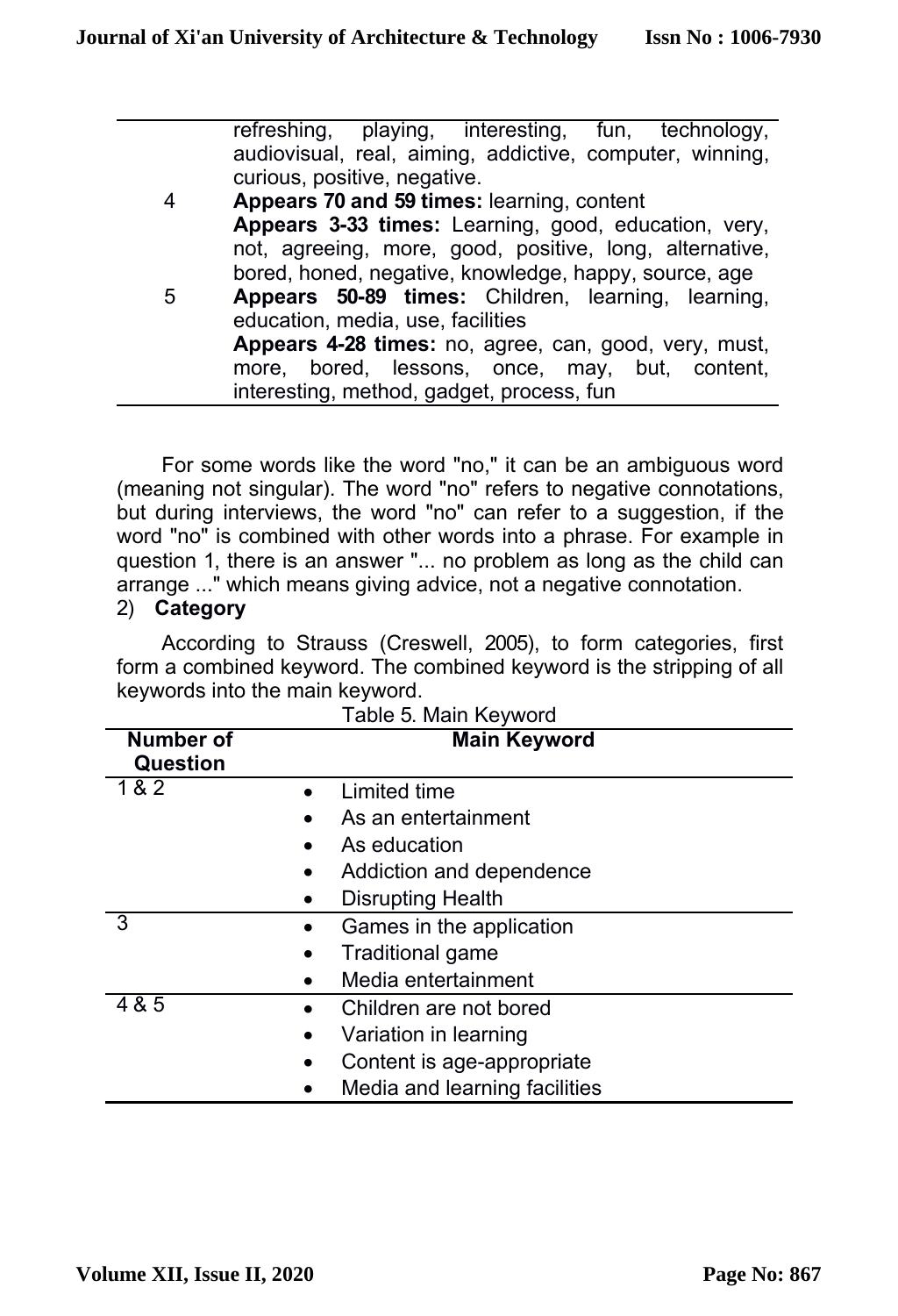Then all the combined keywords are grouped back into categories. The following is a summary of the process of phenomenography categories.



Figure 2. Category Process

The instructional media category is seen as good or not, viewed by impact category. When considering the time, content and age of the learner, most parents give appreciation and positivity. From the process chart, the researcher conducted an in-depth study by sorting respondents' answers to questions related to educational games into several perspectives; there are:

- 1. Perspective agree to educational games as instructional media
- 2. Perspective agrees to the educational game as an instructional media while paying attention to the concerns of games for children
- 3. Perspective does not agree with educational games as instructional media

The description is obtained through sorting respondents' answers using QSDA, and some results are presented in table 6.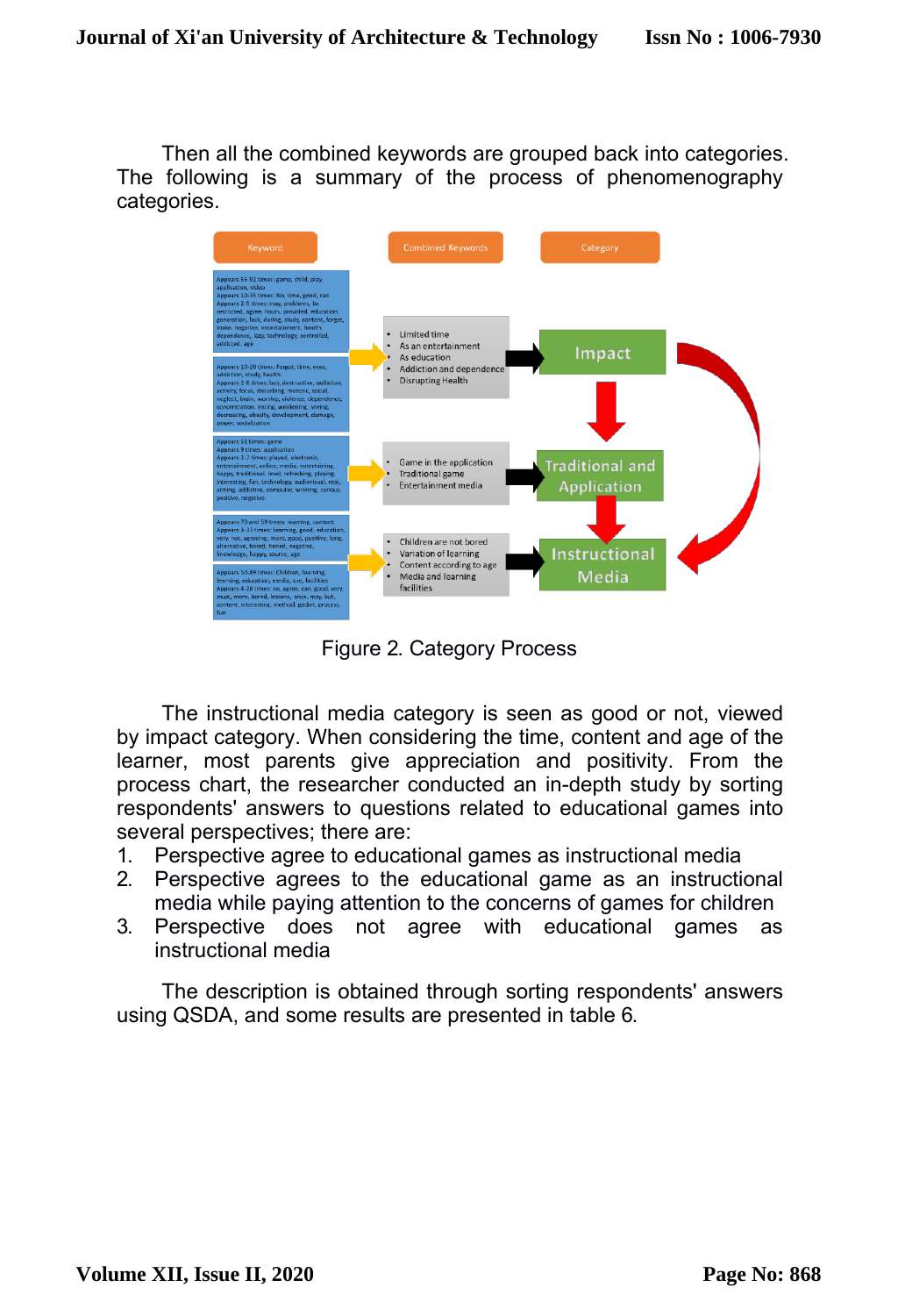|       |  |  |  | Table 6. Sorting Description of Educational Games as Instructional |
|-------|--|--|--|--------------------------------------------------------------------|
| Media |  |  |  |                                                                    |

| <b>Perspectiv</b>         | <b>Total</b>      | <b>Description</b>                                                                                                                                                                                                                                                                                                                                                                                                                                                                                                                                 |  |  |  |  |
|---------------------------|-------------------|----------------------------------------------------------------------------------------------------------------------------------------------------------------------------------------------------------------------------------------------------------------------------------------------------------------------------------------------------------------------------------------------------------------------------------------------------------------------------------------------------------------------------------------------------|--|--|--|--|
| е                         | <b>Respondent</b> |                                                                                                                                                                                                                                                                                                                                                                                                                                                                                                                                                    |  |  |  |  |
|                           | S                 |                                                                                                                                                                                                                                                                                                                                                                                                                                                                                                                                                    |  |  |  |  |
| Agree                     | $\overline{35}$   | by DVI 40 years<br>"Good, no problem at all. Something<br>new so that the child is not bored.<br>Children<br>accustomed<br>are<br>to<br>using<br>gadget or laptop devices."<br>by YUI 31 years<br>"Very<br>good<br>especially<br>in<br>the<br>of technology<br>development<br>now.<br>Learning must also be adapted to the<br>progress of the times without changing                                                                                                                                                                               |  |  |  |  |
| Agree with<br>suggestions | 12                | the essence of learning."<br>by RUD 39 years<br>"Agree, but the game as a learning<br>medium is not enough, so the game<br>must be integrated with the material."<br>by RIA 26 years<br>"For games that contain<br>learning<br>content, it is good for sharpening the<br>brain and children's thinking patterns,<br>but still has to be part of it."                                                                                                                                                                                               |  |  |  |  |
| Disagree                  | 3                 | by PUT 39 years<br>"In my opinion game as instructional<br>media is not the right choice. I prefer to<br>active<br>interactions<br>between<br>have<br>teachers and students in the form of<br>discussions and choosing real media<br>around us and real games so that<br>children are easy to understand rather<br>than online games."<br>by RUH 36 years<br>"Disagree because children only focus<br>on toys. Focus on the fun, not on the<br>lesson."<br>by ARB<br>18 years, do not<br>have<br>children<br>"Disagree, because learning in<br>the |  |  |  |  |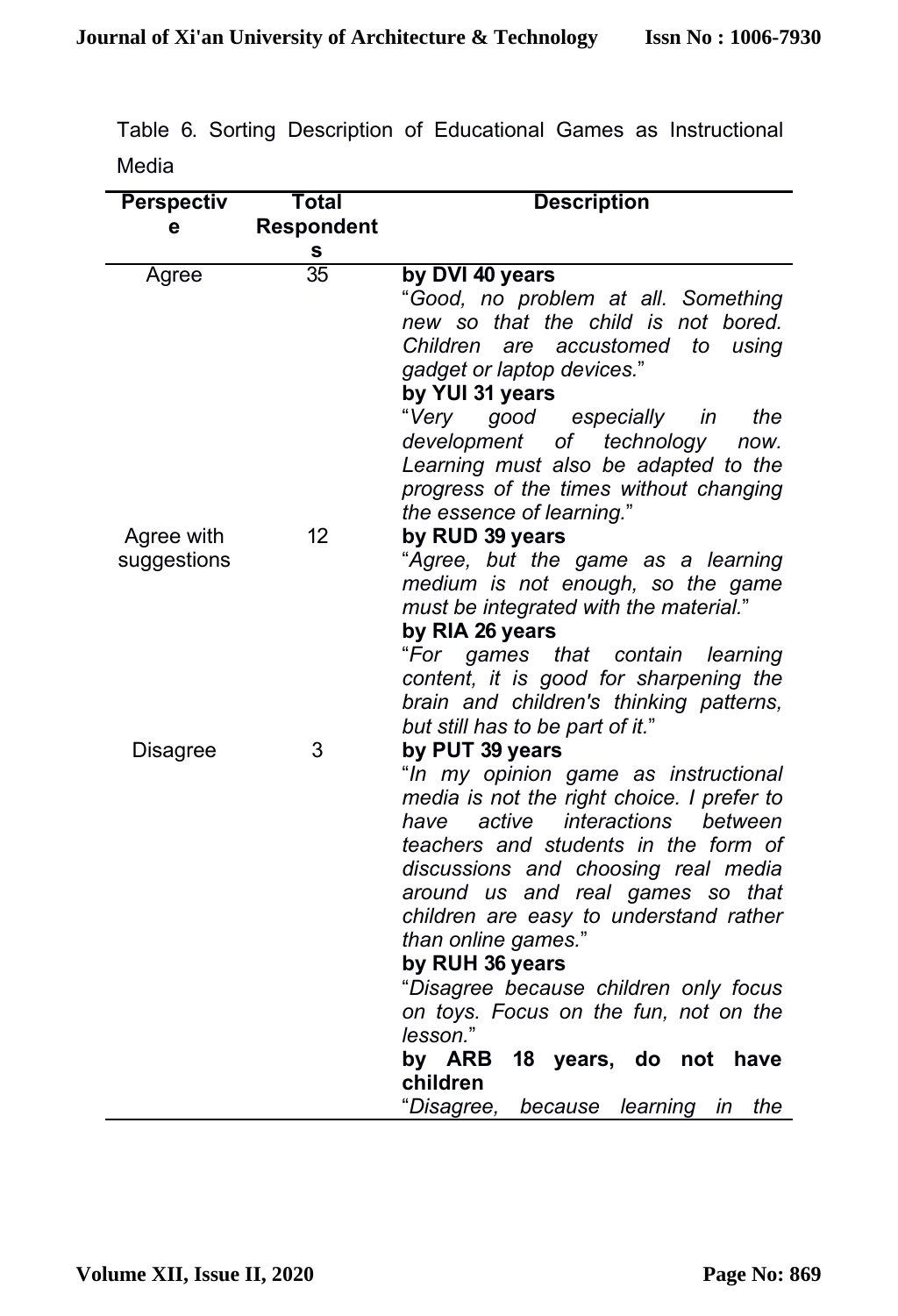| <b>Perspectiv</b><br>е | Total<br><b>Respondent</b> |                              |                                                  | <b>Description</b> |        |       |
|------------------------|----------------------------|------------------------------|--------------------------------------------------|--------------------|--------|-------|
|                        |                            | people<br>responsibilities." | educational game has an impact, too, as<br>begin | to                 | forget | their |

# 4. Discussion

In the era of digitalization, parents cannot avoid technology. Parents must have good digital literacy to balance the digital literacy of their children. According to Gilster (1997), digital literacy is the ability to understand and use information from various sources when presented through digital tools, as well as the ability to understand how information is generated and communicated in various forms through the creation of critical frameworks for retrieval, institutions, evaluations, presentations, and use information using digital technology tools.

Digital literacy also applies to the learning process. Learning is defined as a change that includes skills, skills, attitudes, habits, and understanding in an individual towards a better direction, as a result of his experience carried out through the process of interaction around individuals. The way a person experiences these changes is obtained through learning theories. In the 19th century, developing the theory of behaviorism, namely how to obtain knowledge with habits. The characters include Ivan Pavlov by observing and measuring the responses of subjects in experiments and learning with habituation and Thorndike (1874-1949) where behavior is a response to environmental stimulus. In the 20th century, learning was characterized by the existence of constructivism theory, namely students build their knowledge to obtain it. 21st-century learning emphasizes technologyassisted constructivism. Students build their own knowledge using technology media. The development of learning technology is also expressed by Dabbagh (2016), where Learning Technologies (LT) is defined as a collection of Web tools, software applications, and mobile technology (smartphones) that are dynamic and emerge by integrating technological features and capabilities and pedagogical sources of the Internet and related information, to facilitate the design, development, and management of learning. One of the innovations of this technology is game-based learning.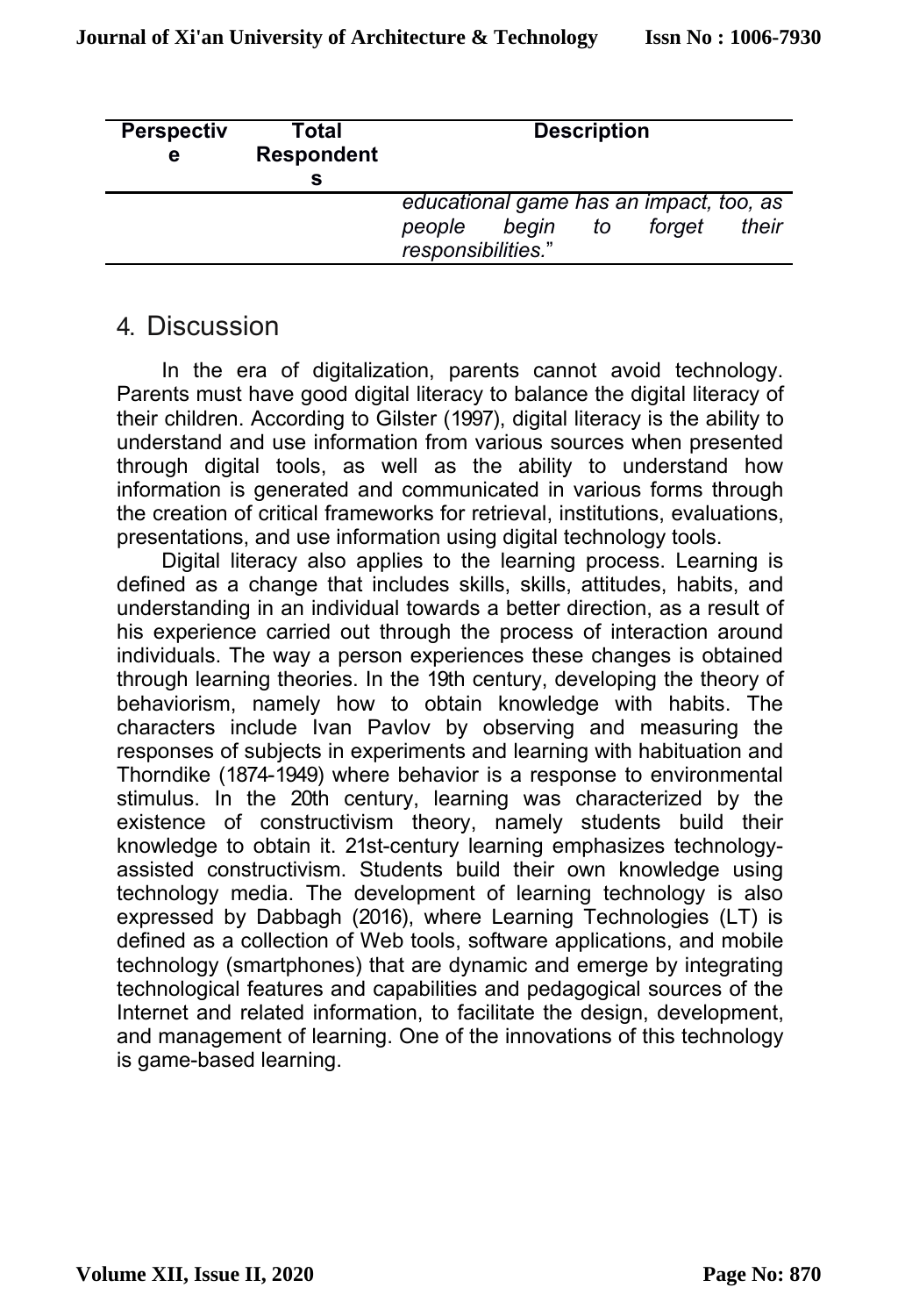

#### Figure 3. Development of Learning Technology

Game-based learning is one of the effective ways in the classroom by combining learning and fun content in play that is presented through computer applications for learning purposes, not just entertainment, which can increase students' motivation and learning desires (Prensky, 2003; Mayer, 2005; Pho, 2015; Dabbagh, 2016).

Prensky (2003), in his book, tells parents that games are not criminals. Today, children's games not only involve them but also teach them valuable lessons in the learning process they want to learn. Video and computer games are, in fact, an important way for our children to learn to prepare themselves for the life of the 21st century. The most important thing parents need to know about the games their children play is "*What attracts and "glues" kids to today's video and computer games are not violent, or even surface subject matters, i.e. the building, racing, or shooting. Instead, the true secret of why kids spend so much time on their games is that they're learning! And what they are learning is important to their future*". Prensky's statement indicates that games are indeed permissible, provided there is supervision and is known by parents what their children play.

Many parents agree that a game (in the application) is filled with learning content and becomes a learning medium for their children. As stated by VVV, a housewife who works as a staff in educational institutions that her children learn letters through games. Knowledge of letters is felt to be effective through educational media games. Same opinion with VVV, another respondent TNT is a private employee who also teaches private elementary school tutors, saying educational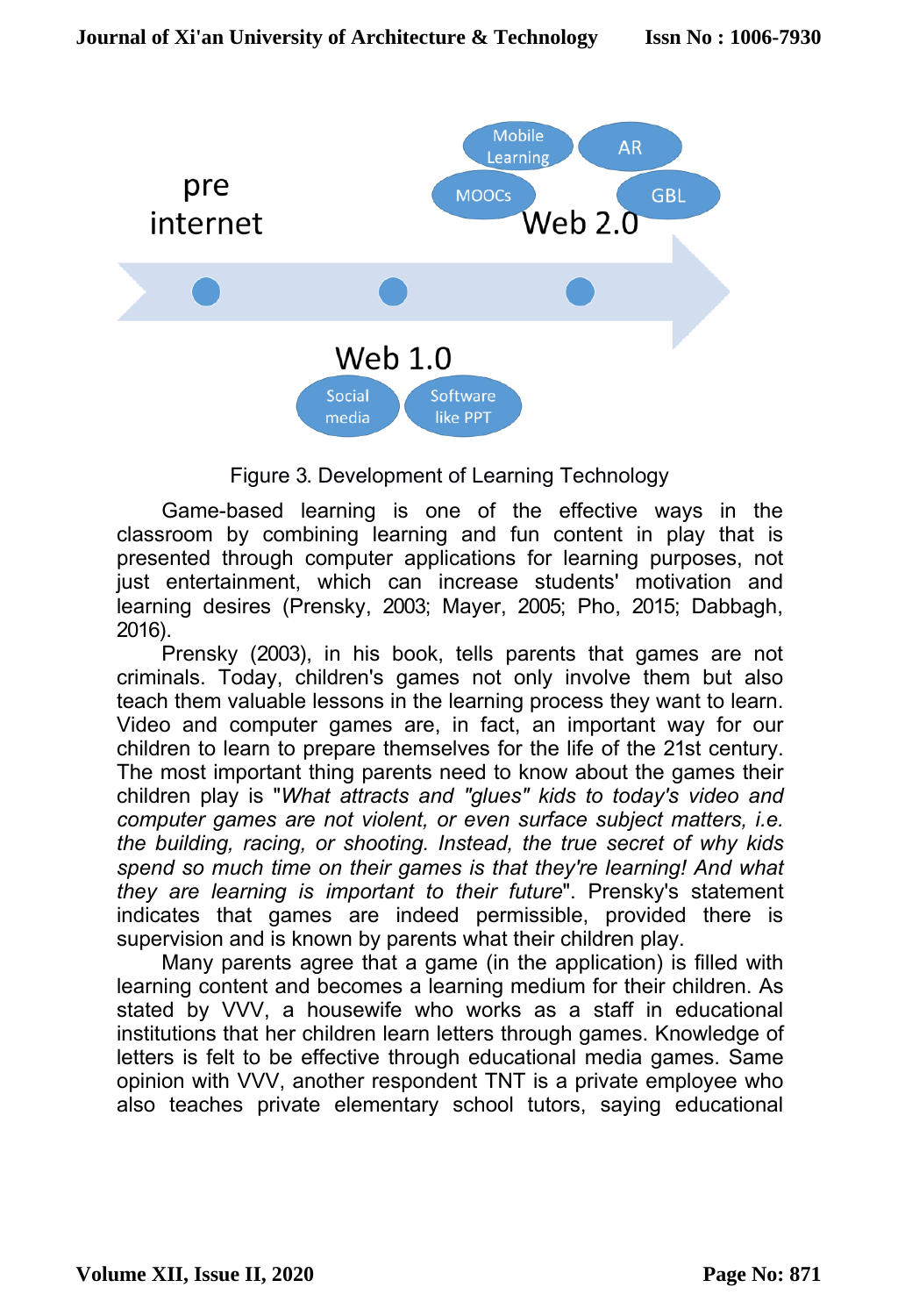games are a means of concretizing formal forms of mathematics. Children tend to be more happy with playing and teaching aids, educational games provide both. The respondent ANC, a lecturer, and graduate student, reinforced the two previous respondents' perspective. He said that the educational game is the latest learning application that can be used as a media in understanding abstract mathematical material. It's just that these three respondents agreed, that there was a need for attention to playing time. Playing time is related to health and conditions in the game itself.

# 5. Conclusion

The conclusion is a positive perspective of the educational game. Commercial games without learning content are things that are not approved for most parents. Others consider that the application game can be a mere entertainment media. The impact in the game, such as addiction, health problems, and socialization of children is the biggest concern for parents. Keeping in mind the age, playing time and give attention to children, most parents agree that educational games can be a media of learning for their children.

# References

- Anderson, C. A., Gentile, D. A., & Dill, K. E. (2012). *Prosocial, antisocial, and other effects of recreational video games*. In D. G. Singer & J. L. Singer (Eds.), Handbook of children and the media (2nd ed.) (pp. 249-272). Thousand Oaks, CA: Sage.
- Asgari, M and Kaufman D. (2004).Intrinsic Motivation and Game Design. *Paper presented at the 35th Annual Conference of the International Simulation and Gaming Association (ISAGA) and Conjoint Conference of SAGSAGA*, 6 -10 September 2004, Munich, Germany.
- Baek, YK. (2008). *Revealing new hidden curriculum and pedagogy of digital games*, In R. E. Ferdig (Ed.). Handbook of Research on Effective Electronic Gaming in Education, Hershey, PA: IGI Global.
- Bailey, K., West, R.,& Anderson, C.A.(2010). A negative association between video game experience and proactive cognitive control. Psychophysiology, 47, 34-42.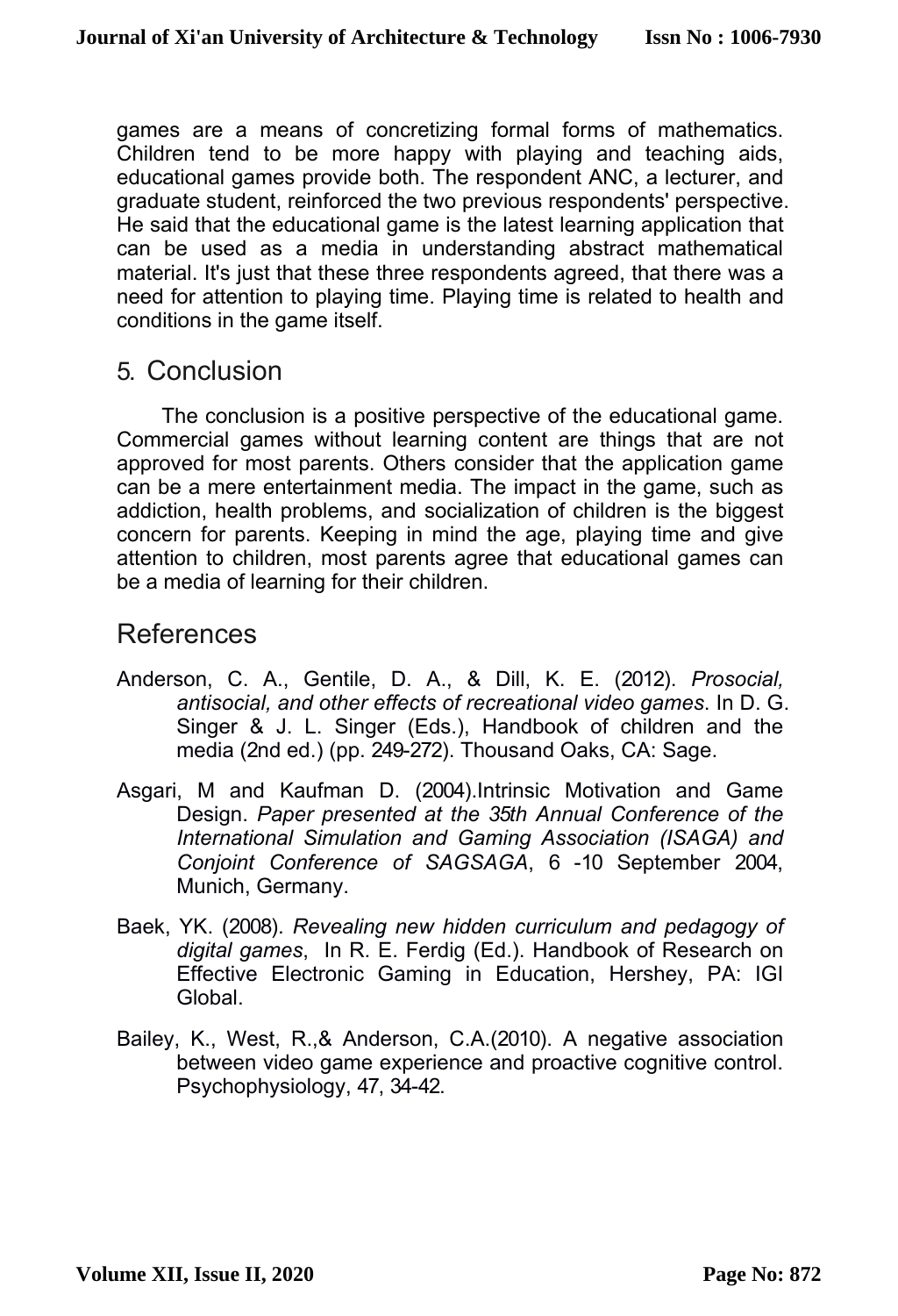- Birnbaum, M. H. (Ed.). (2000). *Psychological experiments on the Internet*. Elsevier.
- Bowden, J. A., & Walsh, E. (2000). *Phenomenography*. RMIT University Press: Australia.
- Bowden, J. A., & Green, P. (2005). *Doing Developmental Phenomenography*. RMIT University Press: Australia.
- Chen, J. (2007) . Flow in Games (and Everything Else*).* A welldesigned game transports its players to their personal Flow Zones, delivering genuine feelings of pleasure and happiness. *Communications of the acm*, 50 (4), 31-34.
- Dabbagh, N., Benson, A. D., Denham, A. (2015). Learning Technologies and Globalization. *Pedagogical Frameworks and Applications*. Springer.
- De Lisi, R., & Wolford, J. L. (2002). Improving children's mental rotation accuracy with computer game playing. *The Journal of genetic psychology*, 163(3), 272-282.
- Feldon, D. F., & Tofel-Grehl, C. (2018). Phenomenography as a Foundation for Mixed Models Research. *American Behavioral Scientist*, *62*(7), 887-899.
- Ferguson, C. J. (2007). The good, the bad and the ugly: A metaanalytic review of positive and negative effects of violent video games. *Psychiatric quarterly*, 78(4), 309-316.
- Feriatna, T., Pramuditya, S. A., & Aminah, N. (2017). Pengembangan Aplikasi Android Sebagai Media Pembelajaran Matematika Pada Materi Peluang Untuk Siswa SMA Kelas X. *LEMMA*, 4(1).
- Gentile, D. A., Choo, H., Liau, A. K., Sim, T., Li, D., Ring, D., & Khoo, A. (2011). Pathological video game use among youths: A two-year longitudinal study. Pediatrics, 127, e319-e329.
- Gilster, P., & Glister, P. (1997). *Digital literacy*. New York: Wiley Computer Pub.
- Greenberg, B. S., Sherry, J., Lachlan, K., Lucas, K., & Holmstrom, A. (2008). Orientations to video games among gender and age groups.